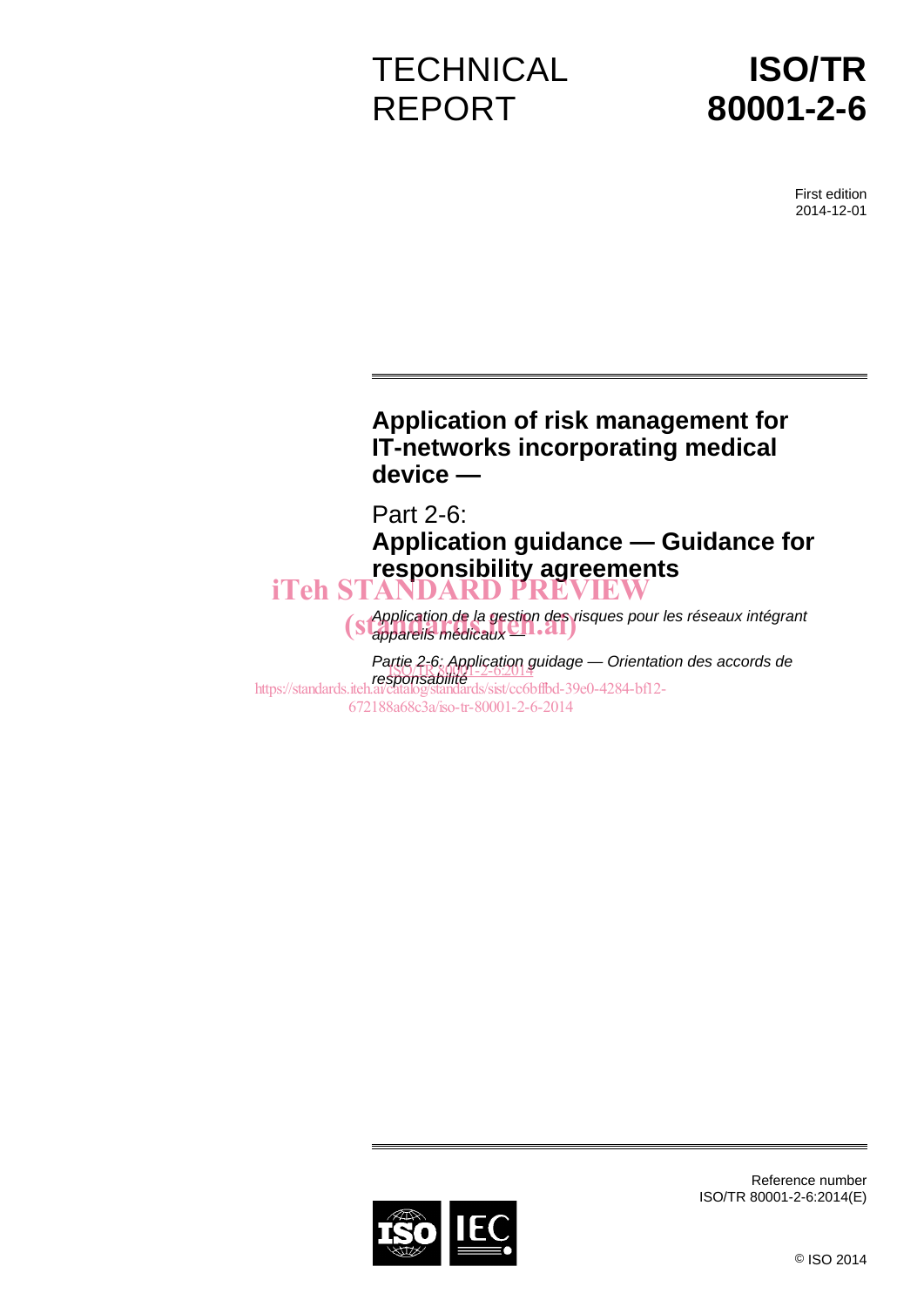# iTeh STANDARD PREVIEW (standards.iteh.ai)

ISO/TR80001-2-6:2014 https://standards.iteh.ai/catalog/standards/sist/cc6bffbd-39e0-4284-bf12- 672188a68c3a/iso-tr-80001-2-6-2014



# **COPYRIGHT PROTECTED DOCUMENT**

#### © ISO 2014

All rights reserved. Unless otherwise specified, no part of this publication may be reproduced or utilized otherwise in any form or by any means, electronic or mechanical, including photocopying, or posting on the internet or an intranet, without prior written permission. Permission can be requested from either ISO at the address below or ISO's member body in the country of the requester.

ISO copyright office Case postale 56 · CH-1211 Geneva 20 Tel. + 41 22 749 01 11 Fax + 41 22 749 09 47 E-mail copyright@iso.org Web www.iso.org

Published in Switzerland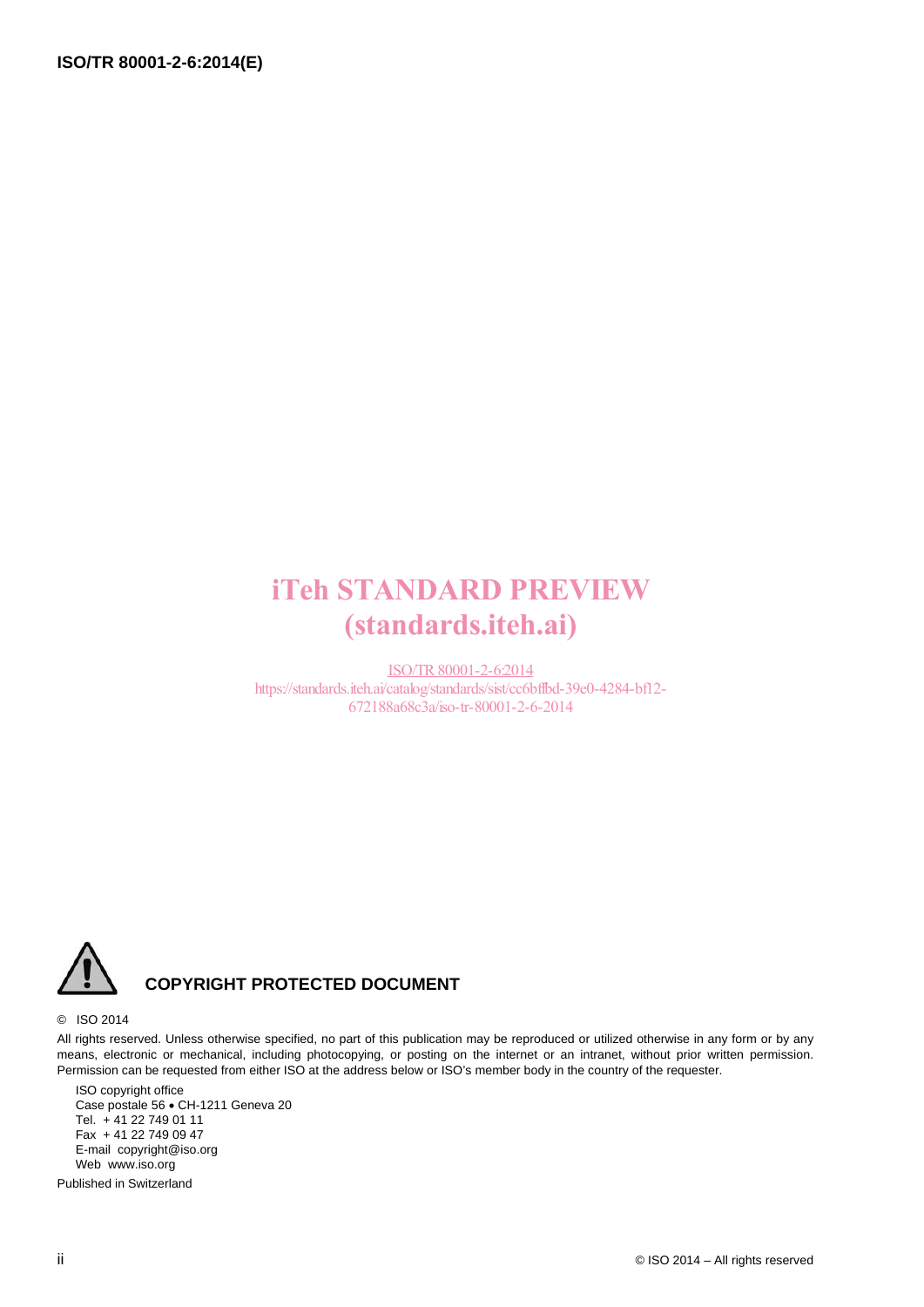# **Contents**

| 1<br>1.1<br>1.2                                              |                                                                                     |  |
|--------------------------------------------------------------|-------------------------------------------------------------------------------------|--|
| $\overline{2}$                                               |                                                                                     |  |
| 3                                                            |                                                                                     |  |
| $\overline{\mathbf{4}}$<br>4.1<br>4.2<br>4.3<br>4.4<br>4.4.1 |                                                                                     |  |
| 4.4.2<br>4.4.3<br>4.5<br>4.6<br>4.7                          | Life cycle considerations standards.itch.ai) <b>www.communically.communically</b> 6 |  |
| 5                                                            |                                                                                     |  |
|                                                              |                                                                                     |  |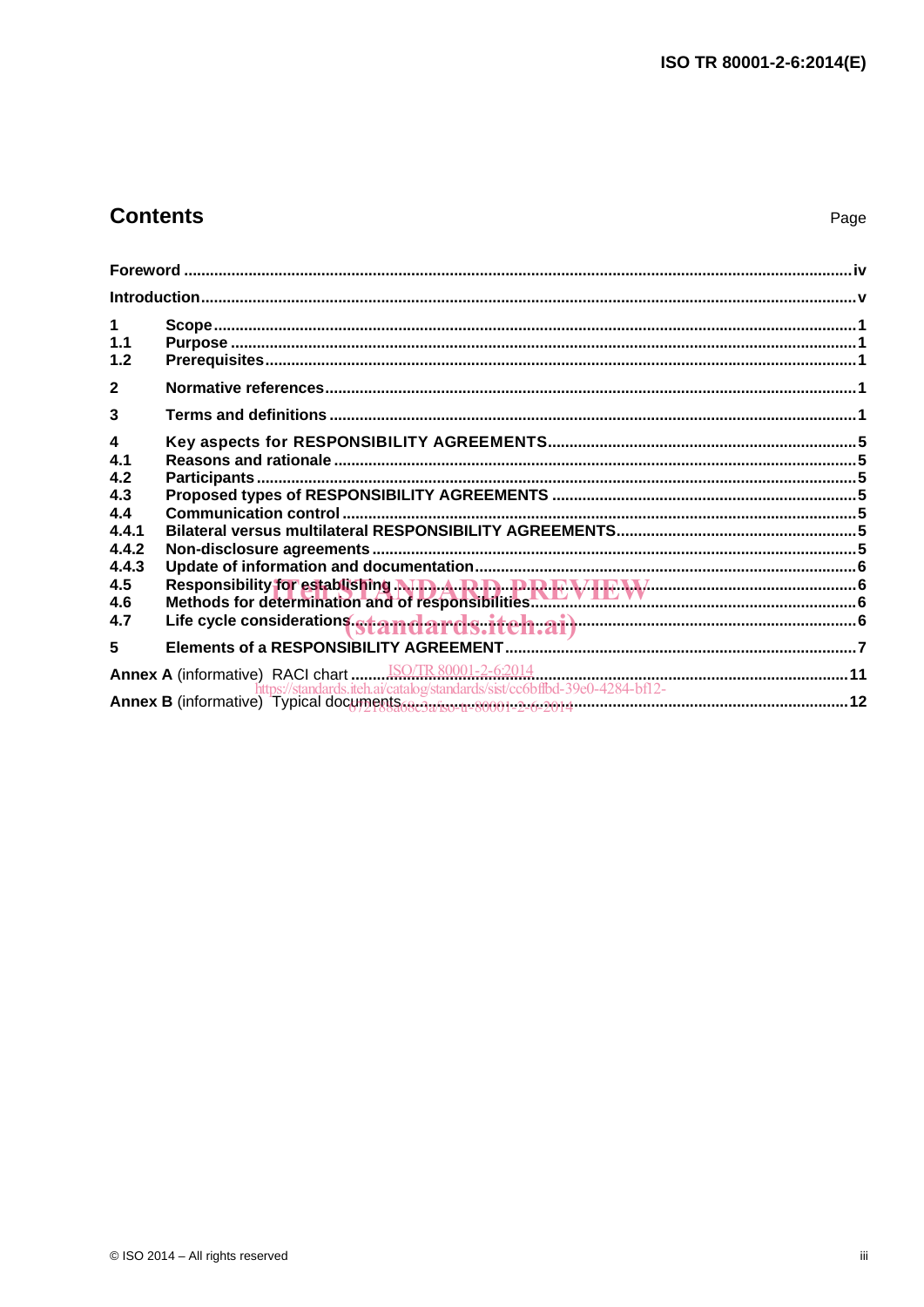# **Foreword**

ISO (the International Organization for Standardization) is a worldwide federation of national standards bodies (ISO member bodies). The work of preparing International Standards is normally carried out through ISO technical committees. Each member body interested in a subject for which a technical committee has been established has the right to be represented on that committee. International organizations, governmental and non-governmental, in liaison with ISO, also take part in the work. ISO collaborates closely with the International Electrotechnical Commission (IEC) on all matters of electrotechnical standardization.

International Standards are drafted in accordance with the rules given in the ISO/IEC Directives, Part 2.

The main task of technical committees is to prepare International Standards. Draft International Standards adopted by the technical committees are circulated to the member bodies for voting. Publication as an International Standard requires approval by at least 75 % of the member bodies casting a vote.

In exceptional circumstances, when a technical committee has collected data of a different kind from that which is normally published as an International Standard ("state of the art", for example), it may decide by a simple majority vote of its participating members to publish a Technical Report. A Technical Report is entirely informative in nature and does not have to be reviewed until the data it provides are considered to be no longer valid or useful.

Attention is drawn to the possibility that some of the elements of this document may be the subject of patent rights. ISO shall not be held responsible for identifying any or all such patent rights.

ISO TR 80001-2-6 was prepared by Technical Committee ISO/TC 215, *Health informatics*, jointly with IEC ISO/TR80001-2-6:2014 Subcommittee IEC/SC 62A. https://standards.iteh.ai/catalog/standards/sist/cc6bffbd-39e0-4284-bf12-

ISO/IEC TR 80001 consists of the following parts, the deteroir of the *Application of risk management for IT-networks incorporating medical devices.*

- *Part 1: Roles, responsibilities and activities*
- *Part 2-1: Step-by-step risk management of medical IT-networks Practical applications and examples*
- *Part 2-2: Guidance for the disclosure and communication of medical device security needs, risks and controls*
- *Part 2-3: Guidance for wireless networks*
- *Part 2-4: Application guidance General implementation guidance for Healthcare Delivery Organizations*
- *Part 2-5: Application guidance Guidance on distributed alarm systems (in development)*
- *Part 2-6: Application guidance Guidance for responsibility agreements*
- *Part 2-7: IT-networks incorporating medical devices Part 2-7: Application Guidance Guidance for Healthcare Delivery Organizations (HDOs) on how to self-assess their conformance with IEC 80001-1* (in development)
- Part 2-8: Application of risk management for IT-networks incorporating medical devices Part 2-8: *Application guidance - Guidance on standards for establishing the security capabilities identified in IEC 80001-2-2* (in development)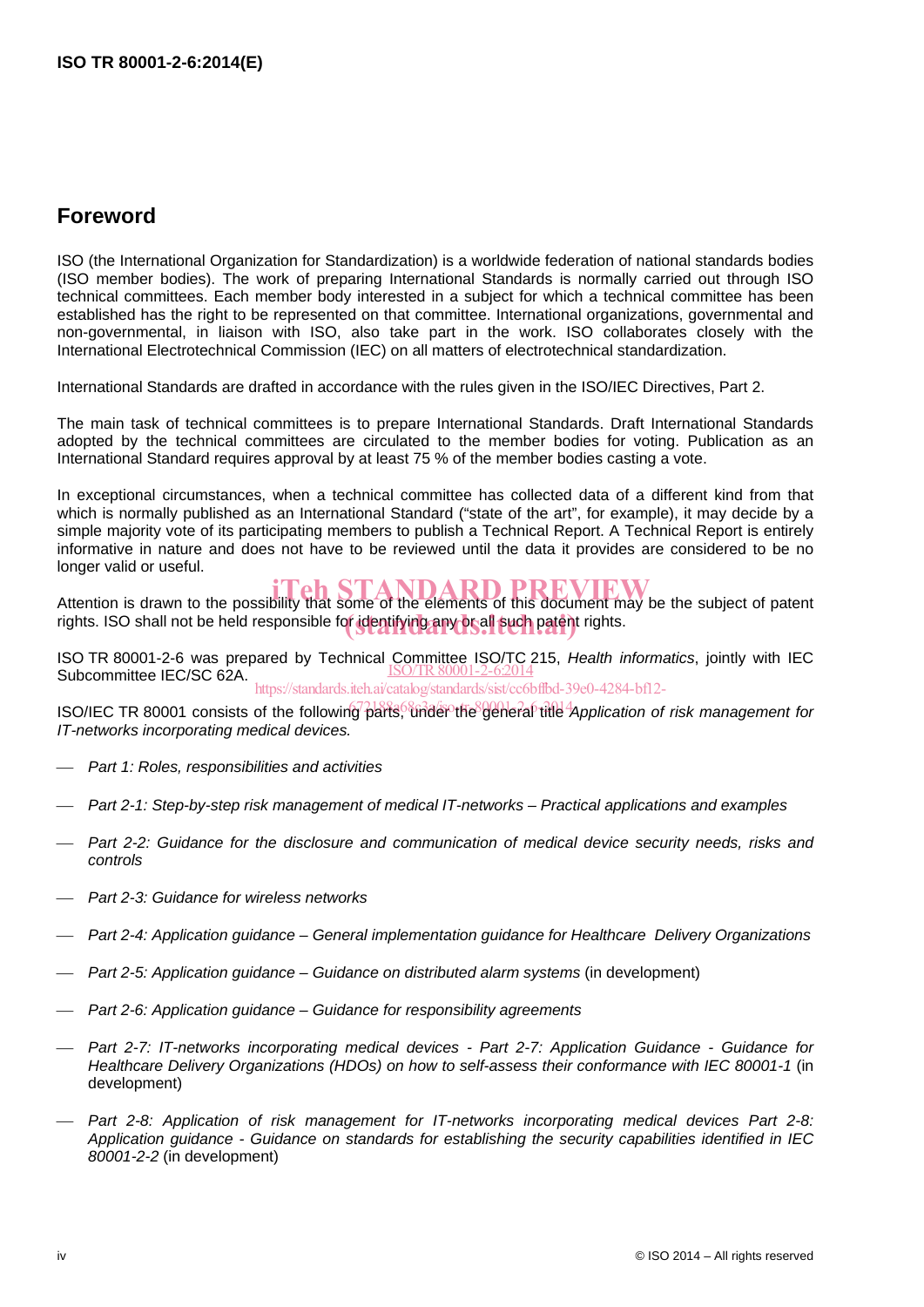# **Introduction**

#### **0.1 Background**

IEC 80001-1 was developed to meet the need to managing RISKS associated with the increasing prevalence of MEDICAL DEVICES being connected to general purpose IT-NETWORKS. The standard introduces the notion of a RESPONSIBILITY AGREEMENT covering roles and responsibilities of the stakeholders. This Technical Report provides practical guidance to RESPONSIBLE ORGANIZATIONS on establishing a RESPONSIBILITY AGREEMENT among all stakeholders involved, namely the RESPONSIBLE ORGANIZATION, the MEDICAL DEVICE manufacturer(s) and the IT supplier(s).

Examples of situations where a RESPONSIBILITY AGREEMENT could prove useful when an IT-NETWORK incorporates MEDICAL DEVICES. The benefits of the RESPONSIBILITY AGREEMENT include:

a) The roles and responsibilities of the stakeholders are identified and communicated in written form.

It is essential to have a clear understanding of the clinical dependencies on the network and to identify the roles and responsibilities of the stakeholders, including clinical staff and the MEDICAL DEVICE manufacturers.

The organization or department responsible for configurations control and maintenance of the IT-<br>NETWORK should have or establish if necessary change control procedures to manage the RISKS to NETWORK should have, or establish if necessary, change control procedures to manage the RISKS to services supported by the network arising from the implementation of changes to network (e.g. software uporade to network components). upgrade to network components).

EXAMPLE 1 Common examples include Software upgrades for antivirus software or bug fixes in networking switches and routers. Before upgrading hard/soft/firmware/on infrastructure supporting MEDICAL DEVICES and medical systems, it is important that мEDIGALDEVICES that can be limpacted are identified through an impact assessment. To undertake such an assessment requires either detailed engineering knowledge of each component and its dependencies or for example, the co-operation of the respective manufacturer. Whichever party takes responsibility for this should then review and validate their systems on the new hard/soft/firmware. It is also important to ensure that whenever practicable, there is a back-out/regression plan which has also been tested. In this scenario, the RESPONSIBILITY AGREEMENT would set out the responsibilities of each party, e.g., How such activities would be initiated, who would notify whom, when, with what information and how would they be expected to respond. There have already been documented instances where MEDICAL DEVICES have been adversely affected from such changes and this was one reason for US FDA's "Guidance for Industry - Cybersecurity for Networked Medical Devices Containing Off-the-Shelf (OTS) Software." See:

http://www.fda.gov/MedicalDevices/DeviceRegulationandGuidance/GuidanceDocuments/ucm077812.htm

b) A clinical user of a MEDICAL DEVICE can desire to connect the MEDICAL DEVICE to a general purpose IT-NETWORK. Having a PROCESS in place to inform and involve relevant stakeholders early in the planning stage (i.e., prior to go live) could help avert uninformed decision making and implementation that could adversely impact other clinical systems that rely on the IT-NETWORK.

EXAMPLE 2 Demand already exists for this capability, e.g., delivery of MEDICAL DEVICE alarms via wireless communications devices carried by PATIENT care staff, automated/remote programming of infusion therapy pumps and Admit/Discharge/Transfer data feeds to medical monitoring systems. When doing so requires multiple otherwise independent stakeholders to be responsible for aspects of the system's development, implementation and operation, and maintenance, it is imperative that all stakeholders are explicitly aware and accepting of their responsibilities. A RESPONSIBILITY AGREEMENT serves as a vehicle to accomplish this.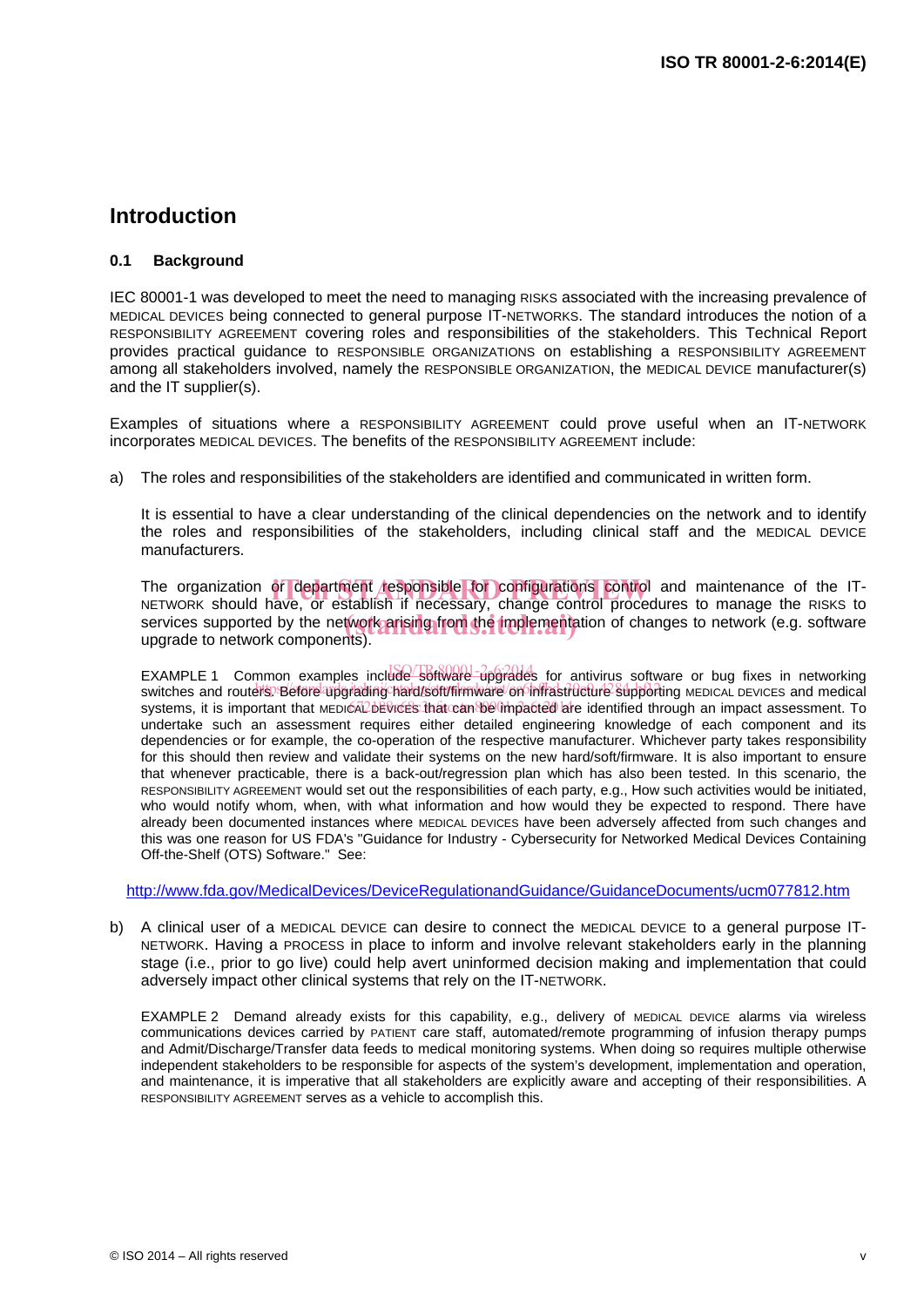#### **0.2 Normative requirements from IEC 80001-1**

In addition to the languages of subclause 4.3.4 describing the RESPONSIBILITY AGREEMENT, subclauses 3.5 and 3.6 require information to be made available to the RESPONSIBLE ORGANIZATION by MEDICAL DEVICE manufacturers and IT supplier, respectively. Both subclauses acknowledge the possibility that the information identified may be insufficient to address the RESPONSIBLE ORGANIZATION'S RISK MANAGEMENT needs by including the following notes:

NOTE 1 Where the content made available does not meet the RESPONSIBLE ORGANIZATION'S RISK MANAGEMENT need, additional content can be made available under a RESPONSIBILITY AGREEMENT.

NOTE 2 A RESPONSIBILITY AGREEMENT between the RESPONSIBLE ORGANIZATION and a MEDICAL DEVICE manufacturer can be used to identify and share the documentation needed.

# iTeh STANDARD PREVIEW (standards.iteh.ai)

ISO/TR80001-2-6:2014 https://standards.iteh.ai/catalog/standards/sist/cc6bffbd-39e0-4284-bf12- 672188a68c3a/iso-tr-80001-2-6-2014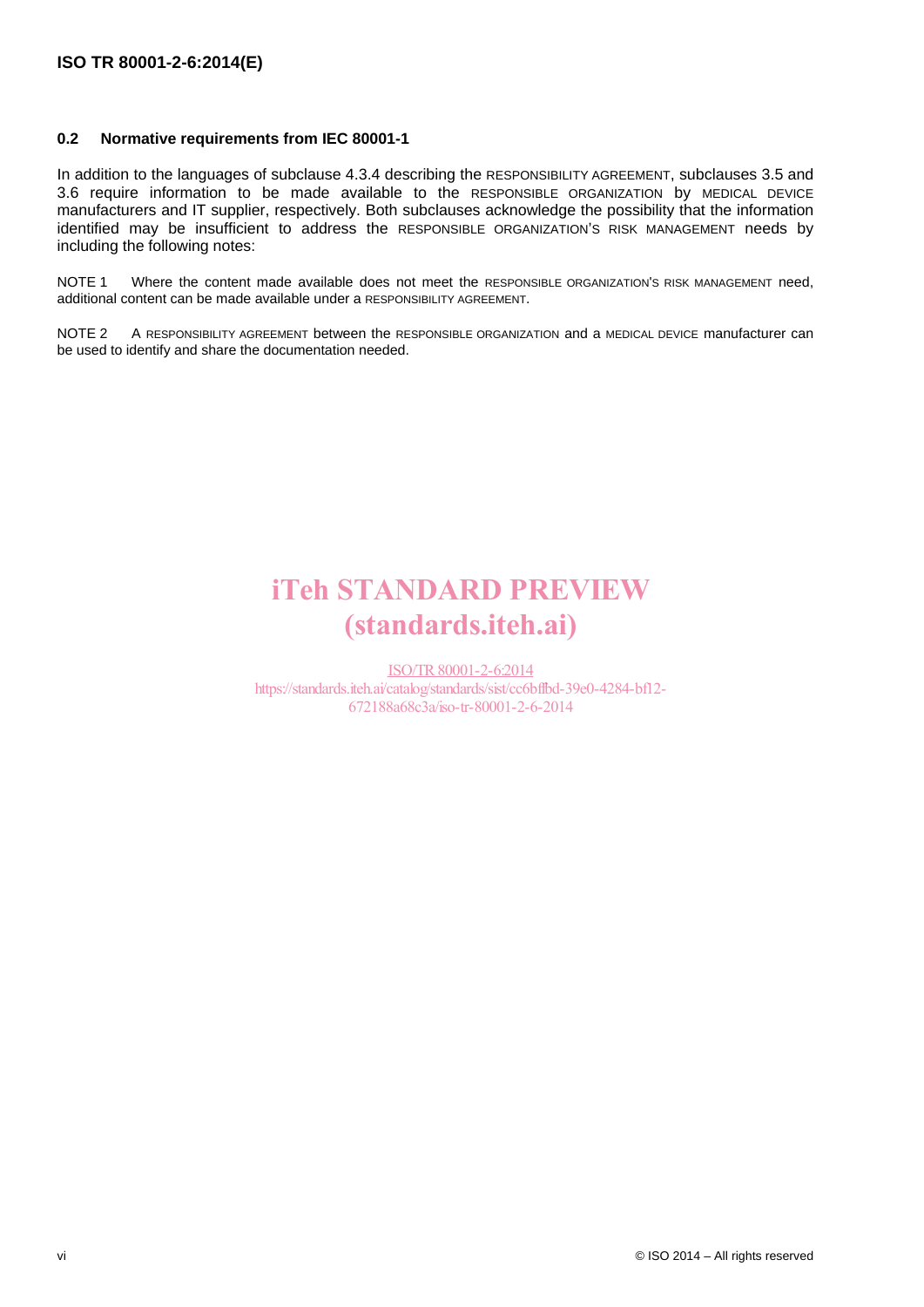# **Application of risk management for IT-networks incorporating medical devices — Part 2-6: Application guidance — Part 2-6: Guidance for responsiblity agreements**

## **1 Scope**

### **1.1 Purpose**

This Technical Report provides guidance on implementing RESPONSIBILITY AGREEMENTS, which are described in IEC 80001-1 as used to establish the roles and responsibilities among the stakeholders engaged in the incorporation of a MEDICAL DEVICE into an IT-NETWORK in order to support compliance to IEC 80001-1. Stakeholders may include RESPONSIBLE ORGANIZATIONS, IT suppliers, MEDICAL DEVICE manufacturers and others. The goal of the RESPONSIBILITY AGREEMENT is that these roles and responsibilities should cover the complete lifecycle of the resulting MEDICAL IT-NETWORK.

# **1.2 Prerequisites**  iTeh STANDARD PREVIEW

The RESPONSIBLE ORGANIZATION'S (ROS) TOP MANAGEMENT has accepted responsibility for the successful<br>implementation of IEC 80001.1, Ac required by IEC 80001.1, the BO bee spected and approved policies for implementation of IEC 80001-1. As required by IEC 80001-1, the RO has created and approved policies for the RISK MANAGEMENT PROCESS and RISK acceptability criteria while balancing the three KEY PROPERTIES with the mission of the RO. The RO has identified and provisioned adequate resources and assigned qualified the mission of the RO. The RO has identified and provisioned adequate resources and assigned qualified the mission of the RO. The RO has identified and provisioned adequate resources and assigned qualified<br>personnel to perform tasks related to the standard. The RO has appointed a MEDICAL IT-NETWORK RISK personner to perform tasks related by the standard. The Responsibility of the Spanish the Responsibility Agreement.

# **2 Normative references**

The following document, in whole or in part, is normatively referenced in this document and is indispensable for its application. As a dated reference, only the edition cited applies.

IEC 80001-1:2010, *Application of risk management for IT -networks incorporating medical devices – Part 1: Roles, responsibilities and activities*

# **3 Terms and definitions**

#### **3.1**

#### **CHANGE PERMIT**

outcome of the RISK MANAGEMENT PROCESS consisting of a document that allows a specified change or type of change without further RISK MANAGEMENT activities subject to specified constraints

[SOURCE: IEC 80001-1:2010, 2.3]

#### **3.2**

#### **DATA AND SYSTEM SECURITY**

operational state of a MEDICAL IT-NETWORK in which information assets (data and systems) are reasonably protected from degradation of confidentiality, integrity, and availability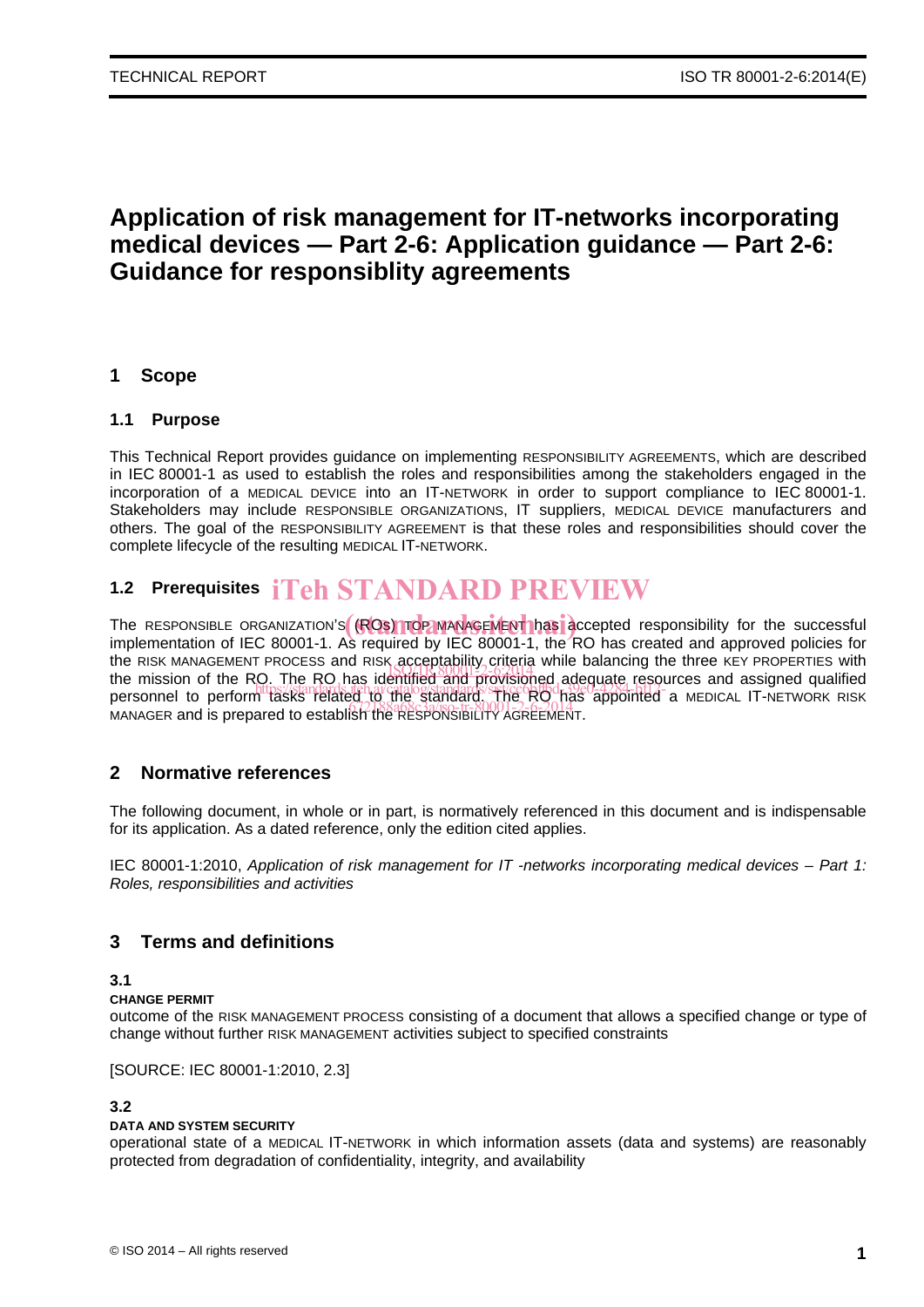[SOURCE: IEC 80001-1:2010, 2.5]

#### **3.3**

#### **EFFECTIVENESS**

ability to produce the intended result for the subject of care and the RESPONSIBLE ORGANIZATION

[SOURCE: IEC 80001-1:2010, 2.6]

#### **3.4**

#### **EVENT MANAGEMENT**

PROCESS that ensures that all events that can or might negatively impact the operation of the IT-NETWORK are captured, assessed, and managed in a controlled manner

[SOURCE: IEC 80001-1:2010, 2.7]

### **3.5**

#### **HARM**

physical injury or damage to the health of people, or damage to property or the environment, or reduction in EFFECTIVENESS, or breach of DATA AND SYSTEM SECURITY

[SOURCE: IEC 80001-1:2010, 2.8]

#### **3.6**

**HAZARD**

potential source of HARM

[SOURCE: IEC 80001-1:2010, 2.9]

# iTeh STANDARD PREVIEW (standards.iteh.ai)

#### **3.7**

**INFORMATION TECHNOLOGY**

INFORMATION TECHNOLOGY<br>branch of engineering that deals with the use of computers and telecommunications to retrieve, store, and transmit information https://standards.iteh.ai/catalog/standards/sist/cc6bffbd-39e0-4284-bf12- 672188a68c3a/iso-tr-80001-2-6-2014

#### **3.8**

#### **IT-NETWORK**

electronic data transmission facility which can comprise of just a point-to-point wire link between two devices, or a complex arrangement of transmission lines.

[SOURCE: IEC 80001-1:2010, 2.12]

#### **3.9**

#### **KEY PROPERTIES**

three RISK managed characteristics (SAFETY, EFFECTIVENESS, and DATA AND SYSTEMS SECURITY) of MEDICAL IT-**NETWORKS** 

[SOURCE: IEC 80001-1:2010, 2.13]

#### **3.10**

#### **MEDICAL DEVICE**

Means any instrument, apparatus, implement, machine, appliance, implant, *in vitro* reagent or calibrator, software, material or other similar or related article

- a) intended by the manufacturer to be used, alone or in combination, for human beings for one or more of the specific purpose(s) of:
	- diagnosis, prevention, monitoring, treatment or alleviation of disease,
	- diagnosis, monitoring, treatment, alleviation of or compensation for an injury,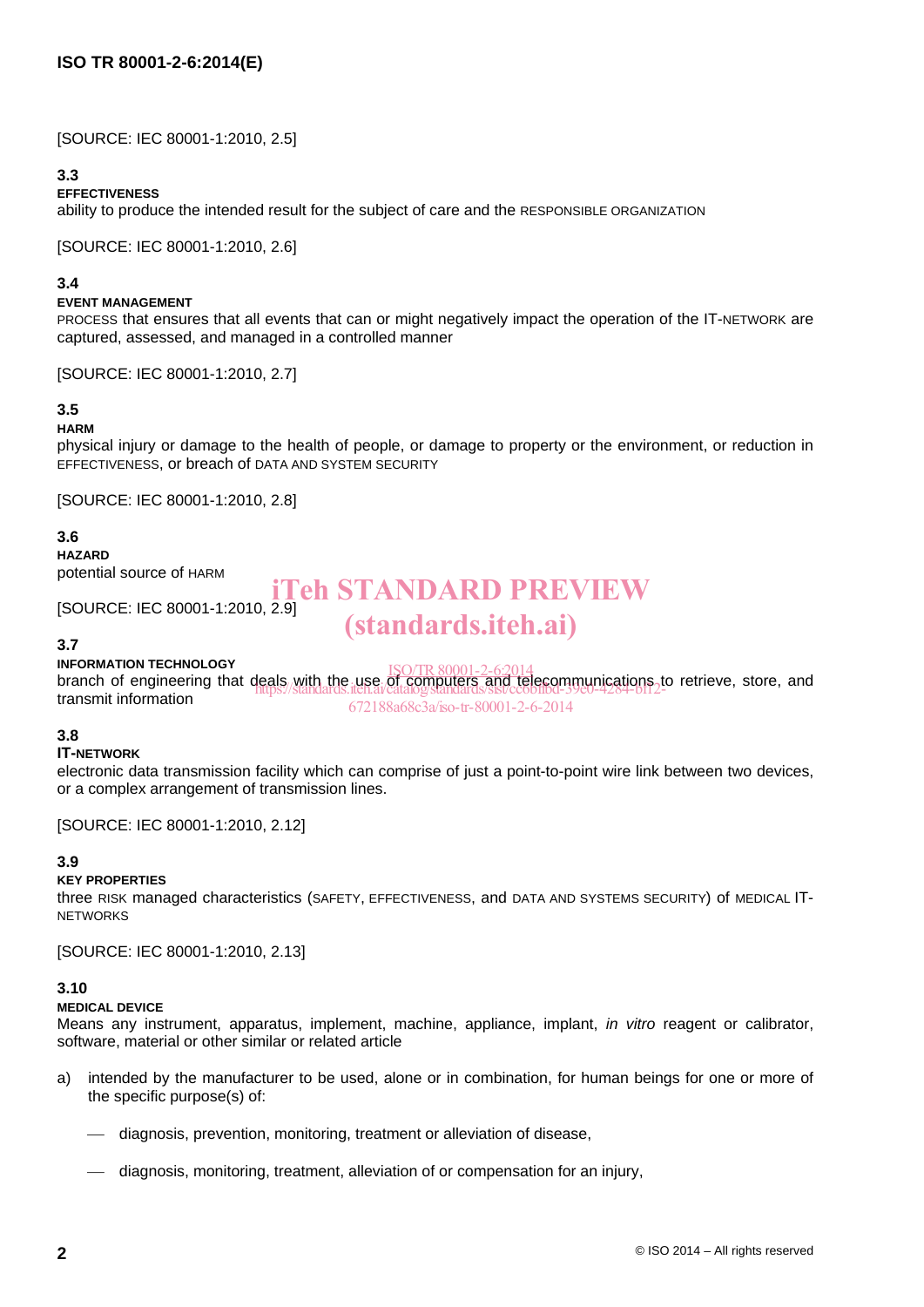- investigation, replacement, modification, or support of the anatomy or of a physiological process,
- supporting or sustaining life,
- control of conception,
- disinfection of MEDICAL DEVICES.
- providing information for medical or diagnostic purposes by means of *in vitro* examination of specimens derived from the human body; and
- b) which does not achieve its primary intended action in or on the human body by pharmacological, immunological or metabolic means, but which may be assisted in its intended function by such means.

Note 1 to entry: The definition of a device for in vitro examination includes, for example, reagents, calibrators, sample collection and storage devices, control materials, and related instruments or apparatus. The information provided by such an *in vitro* diagnostic device may be for diagnostic, monitoring or compatibility purposes. In some jurisdictions, some in vitro diagnostic devices, including reagents and the like, may be covered by separate regulations

Note 2 to entry: Products which may be considered to be MEDICAL DEVICES in some jurisdictions but for which there is not yet a harmonized approach, are:

- aids for disabled/handicapped people;
- devices for the treatment/diagnosis of diseases and injuries in animals;
- accessories for MEDICAL DEVICES (see Note 3 to entry); 'eh STANDARD PREVIE
- (standards.iteh.ai)
- disinfection substances;

#### ISO/TR80001-2-6:2014

— devices incorporating animal and human tissues which may meet the requirements of the above definition but are subject to different controls  $88a68c3a/\text{iso-tr}-80001$ -2-6-2014

Note 3 to entry: Accessories intended specifically by manufacturers to be used together with a 'parent' MEDICAL DEVICE to enable that MEDICAL DEVICE to achieve its intended purpose should be subject to the same GHTF procedures as apply to the MEDICAL DEVICE itself. For example, an accessory will be classified as though it is a MEDICAL DEVICE in its own right. This may result in the accessory having a different classification than the 'parent' device.

Note 4 to entry: Components to MEDICAL DEVICES are generally controlled through the manufacturer's quality management system and the conformity assessment procedures for the device. In some jurisdictions, components are included in the definition of a 'MEDICAL DEVICE."

[SOURCE: IEC 80001-1:2010, 2.14, modified — NOTES changed to "notes to entry" format.]

#### **3.11**

#### **MEDICAL IT-NETWORK**

IT-NETWORK that incorporates at least one MEDICAL DEVICE

[SOURCE: IEC 80001-1:2010, 2.16]

#### **3.12**

#### **MEDICAL IT-NETWORK RISK MANAGER**

person accountable for RISK MANAGEMENT of a MEDICAL IT-NETWORK

[SOURCE: IEC 80001-1, 2.17]

### **3.13**

#### **MONITORING**

on-going review of all RISK MANAGEMENT activities and RISK control options that were put in place to achieve acceptable RISK in the use of MEDICAL IT-NETWORK(S)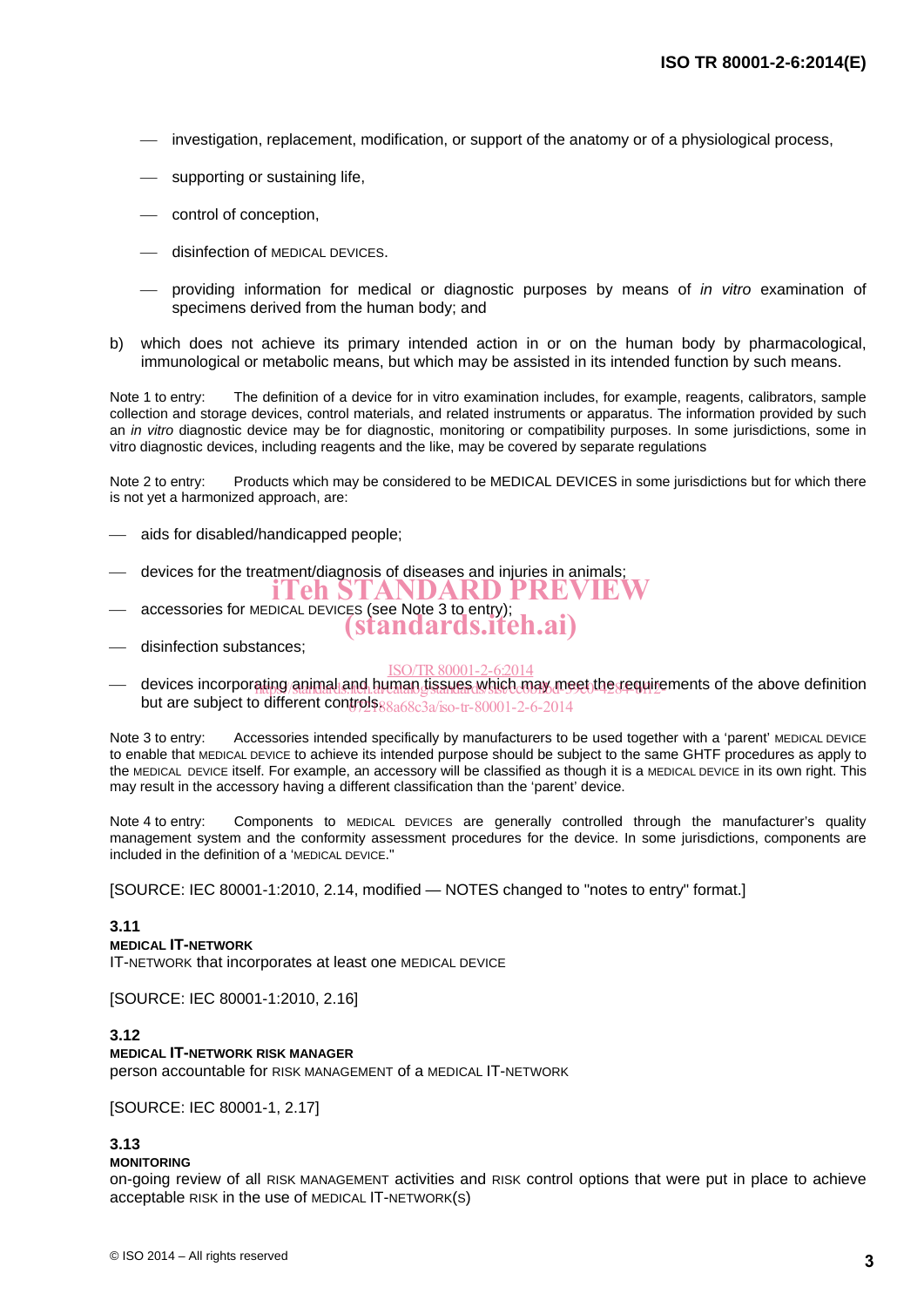#### **3.14**

#### **PROCESS**

set of interrelated or interacting activities which transforms inputs into outputs in a computer program

[SOURCE: IEC 80001-1:2010, 2.19]

#### **3.15**

#### **RESPONSIBILITY AGREEMENT**

one or more documents that together fully define the responsibilities of all relevant stakeholders

[SOURCE: IEC 80001-1:2010, 2.21]

#### **3.16**

#### **RESPONSIBLE ORGANIZATION**

**RO** 

entity accountable for the use and maintenance of a MEDICAL IT-NETWORK

[SOURCE: IEC 80001-1:2010, 2.22]

#### **3.17**

**RISK**

**3.18**

combination of the probability of occurrence of HARM and the severity of that HARM

[SOURCE: IEC 80001-1:2010, 2.23]

# iTeh STANDARD PREVIEW

**RISK ANALYSIS** RISK ANALYSIS<br>systematic use of available information to **identify HAZARDS and to estimate** the RISK

[SOURCE: IEC 80001-13.19:2010, 2.24]

ISO/TR80001-2-6:2014 https://standards.iteh.ai/catalog/standards/sist/cc6bffbd-39e0-4284-bf12- 672188a68c3a/iso-tr-80001-2-6-2014

#### **3.19 RISK ASSESSMENT**

overall PROCESS comprising a RISK ANALYSIS and a RISK EVALUATION

[SOURCE: IEC 80001-1:2010, 2.25]

#### **3.20**

#### **RISK EVALUATION**

PROCESS of comparing the estimated RISK against given RISK criteria to determine the acceptability of the RISK

[SOURCE: IEC 80001-1:2010, 2.27]

### **3.20**

### **RISK MANAGEMENT**

systematic application of management policies, procedures and practices to the tasks of analysing, evaluating, controlling, and MONITORING RISK

[SOURCE: IEC 80001-1:2010, 2.28]

# **3.21**

#### **SAFETY**

freedom from unacceptable RISK of physical injury or damage to the health of people or damage to property or the environment

[SOURCE: IEC 80001-1:2010, 2.30]